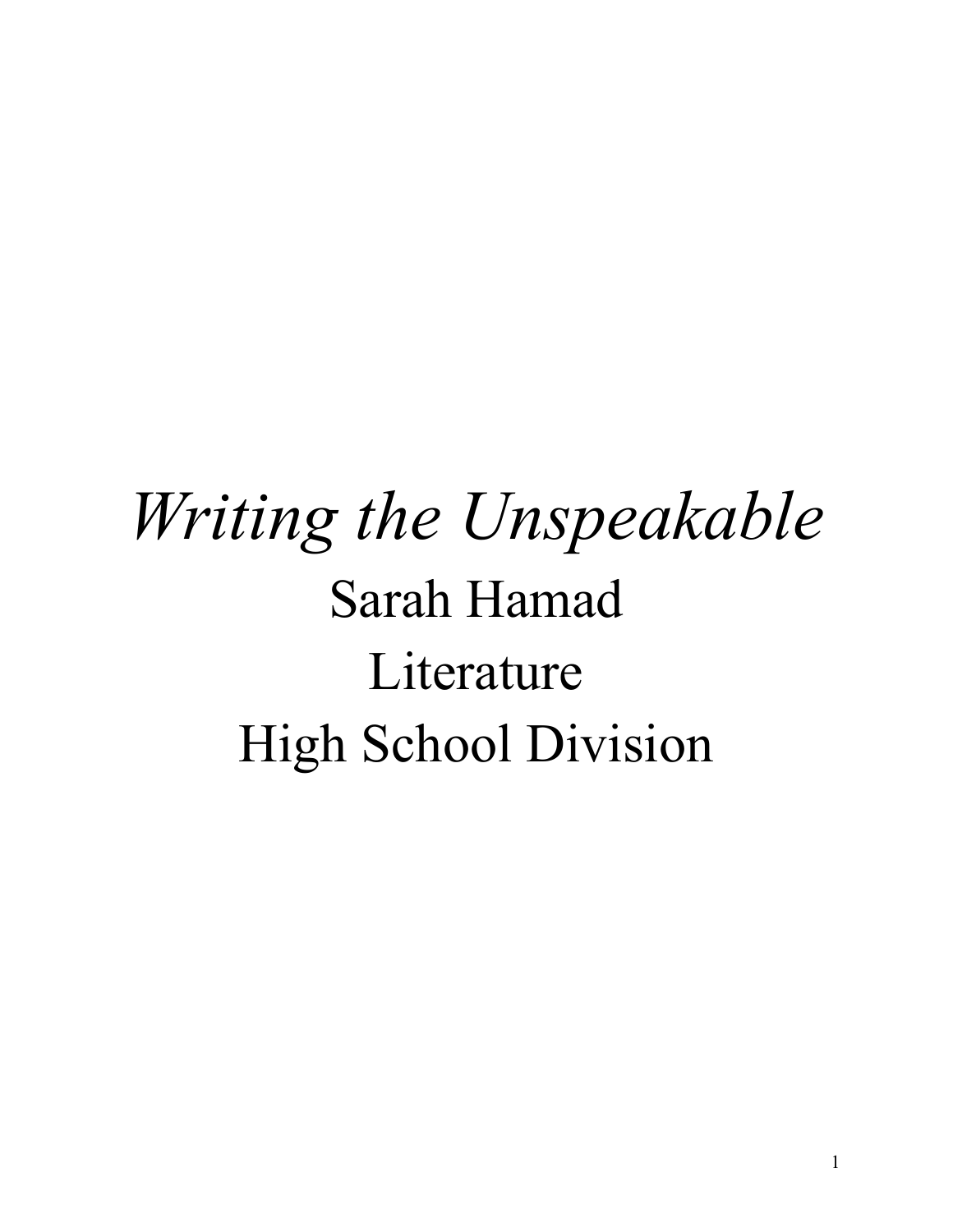The best writers are often the ones who open the eyes of the naive and humble the mouths of the arrogant; they are the ones with the rare courage to write the unspeakable.

These writers are the truest masters of the writing craft, for to be able to crumble an empire with unsaid words is a skill few possess, yet one many aspire to attain.

With the tongue of their mind, those who write in such a way have the ability to shed light on the hidden shames of this world to those who so ignorantly choose to look away.

They write but do not speak; it is a dangerous game to utter what was never said, like playing a round of chess with Death himself.

Instead, the blood of the past becomes the ink of the writer's pen, the tears of before become the fuel to write for the lost souls who will never get to share their pain with the world, to write for the victims of a system that had failed so many, and to write what must not be uttered.

It is truly a remarkable thing to witness a writer at work. Their hand grasps their pen so delicately yet firmly as they glide the sharp, inked end through a sleek sheet of paper. Their eyes dance with the endless thoughts they desperately want to put on paper. Furious scratches can be heard from a distance as these artists write into the night, in a candle-lit room under a blanket of stars, the amber glow reflecting on their eyes and piles of worded papers. Unspoken truths that were hard to say before are now written in flowy script, worded into sheer perfection.

The skill of a vengeful writer compares to that of a merciless killer. Yielding their weapon, they purge the world of corruption with simple strokes of their pen. They are able to control how deep they cut with their choice of words, their tone.

With a few pages, they have the remarkable power of bringing light to the shameful, unsaid truths of the world and confronting the perpetuates of these harmful verities.

Writers have the godly ability to kill with a simple sentence, leaving their victims to die in their own blood *and shame.*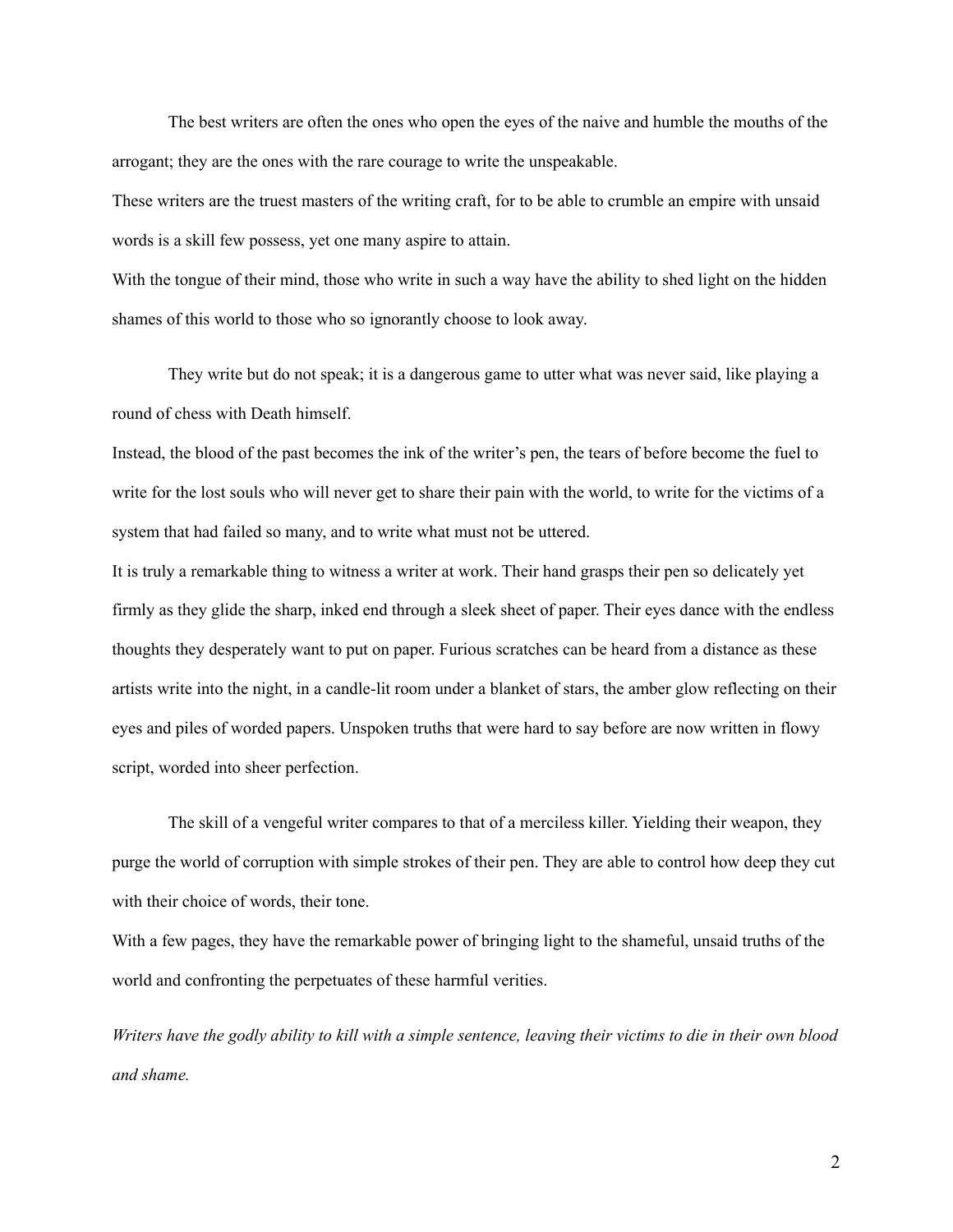The unspeakable can mean many things. It could mean one's truest feelings and desires, too terrifying to confess. It could mean the horrors concealed from humanity by people of decidedly higher power. It could also mean the savagery of the system placed upon that has been manipulated into being for the greater good.

The unspeakable is an idea; a concept too difficult to express in speech but easily understood through words. For an author to write what has never been said before must be painful and terrifying. There is a reason as to why such things have never been uttered, let alone scripted into words.

There is absolute fear in the feelings one has never told, but a writer may be able to decipher those truest feelings onto paper. There are stories left untold, happiest memories left to fade. Very lives of this world are too often left to be forgotten. However, the one who writes these stories and memories preserve them to its fullest.

A past life that is written into words shall live for eternity in the ink of its pages, never to be *forgotten.*

There is suffering in the tragedies of the past too terrible to speak. The ignorant and naive tend to turn away from darker times and look into the future to forget the past. Writing it all down will make them listen and acknowledge the pain of those who came before them. Much like preserving memories and stories, the history of our world will ensure that the agony and perseverance of our ancestors is honored through language and words.

*The arrogance of our time can be eradicated by the written words of the past.*

There is also terror in the system of this world. A system most know to be corrupt and deceitful but are too terrified to speak against its tyrannical ways.

*However, in the world of a bitter writer, the one who writes holds all authority.*

3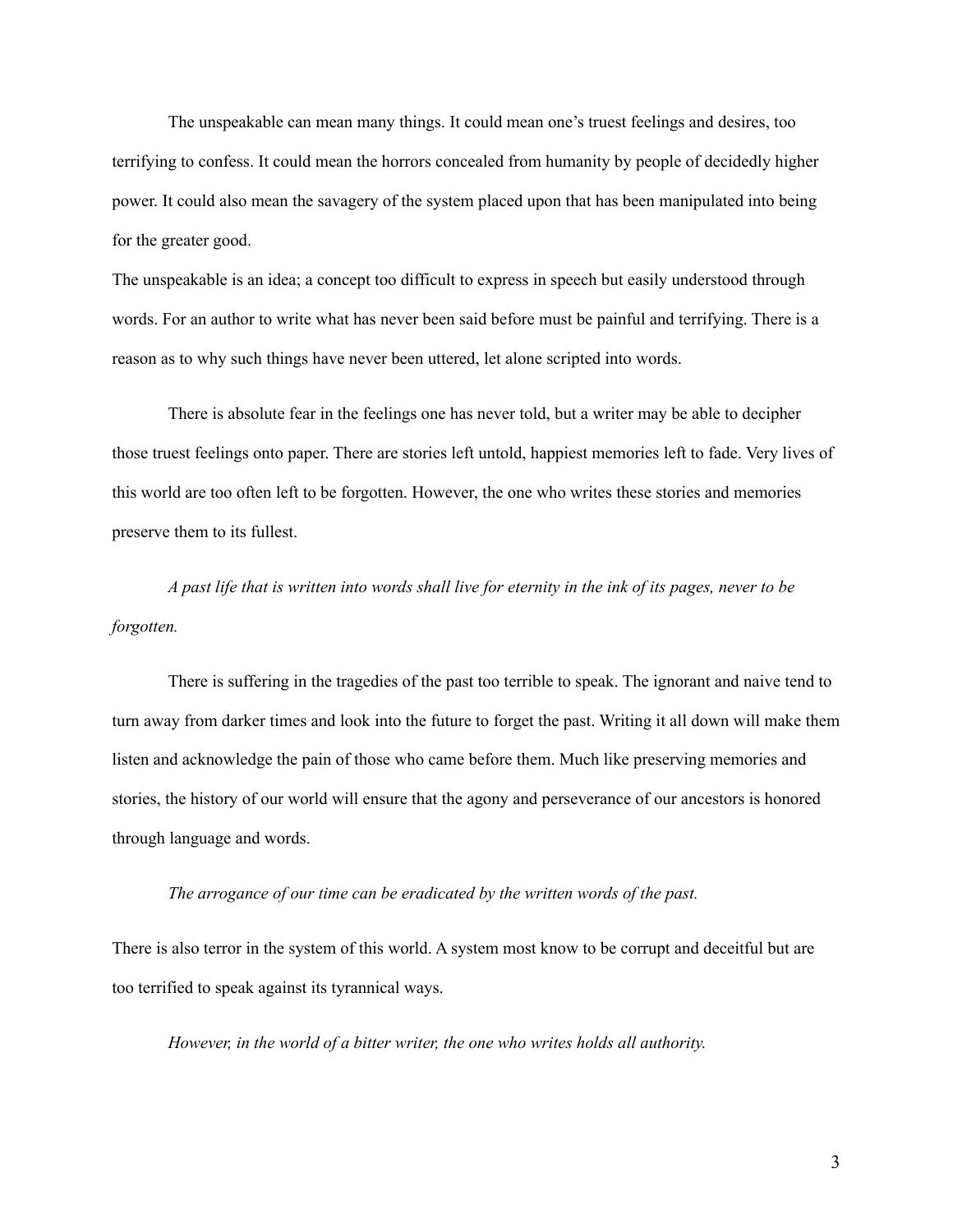The firm tone of a writer's words can send blows to the very foundations of corruption. Every syllable spears through the system's ego like an arrow. A single statement can cause shivers to go down the spines of the leaders, the very heart of the deceit. They would grit their teeth, dig their nails into the palms of their hands because they know the hold of these words. The words that have never been spoken will surely cause an uprising in the people they worked oh so very hard to meticulously dictate.

*And the writer will rejoice in the panic the administration exhibits and the silent approval of the people who have been waiting too long for change.*

Pages upon pages exposing the horrific truth of the institution of whom its rules we follow can evoke a radical change in the way people see our system and world. The known atrocities of the people we choose to lead us are now in writing, finally spoken in words.

The power of one lone writer compared to a colossal empire can be the most dangerous of all. The mind of a writer and their words is more capable than any army and weapon. As such, the strength of words is gravely misjudged.

The power installed in the stroke of a pen is equal to a mighty slash of a sword or the force of a *thousand men.*

They can be as powerful as Nature's waves crashing against sharp rocks or her fires consuming the forest of viridian green giants.

*Words act as humanity's will and mind, the very element that has changed the course of history numerous times.*

If words alone have this much power, it is difficult to imagine the amount of power the words of the unspeakable hold. It could be akin to a rumbling earthquake, the force of the unspoken shaking you off your feet and forcing you on your knees, compelling you to *listen*.